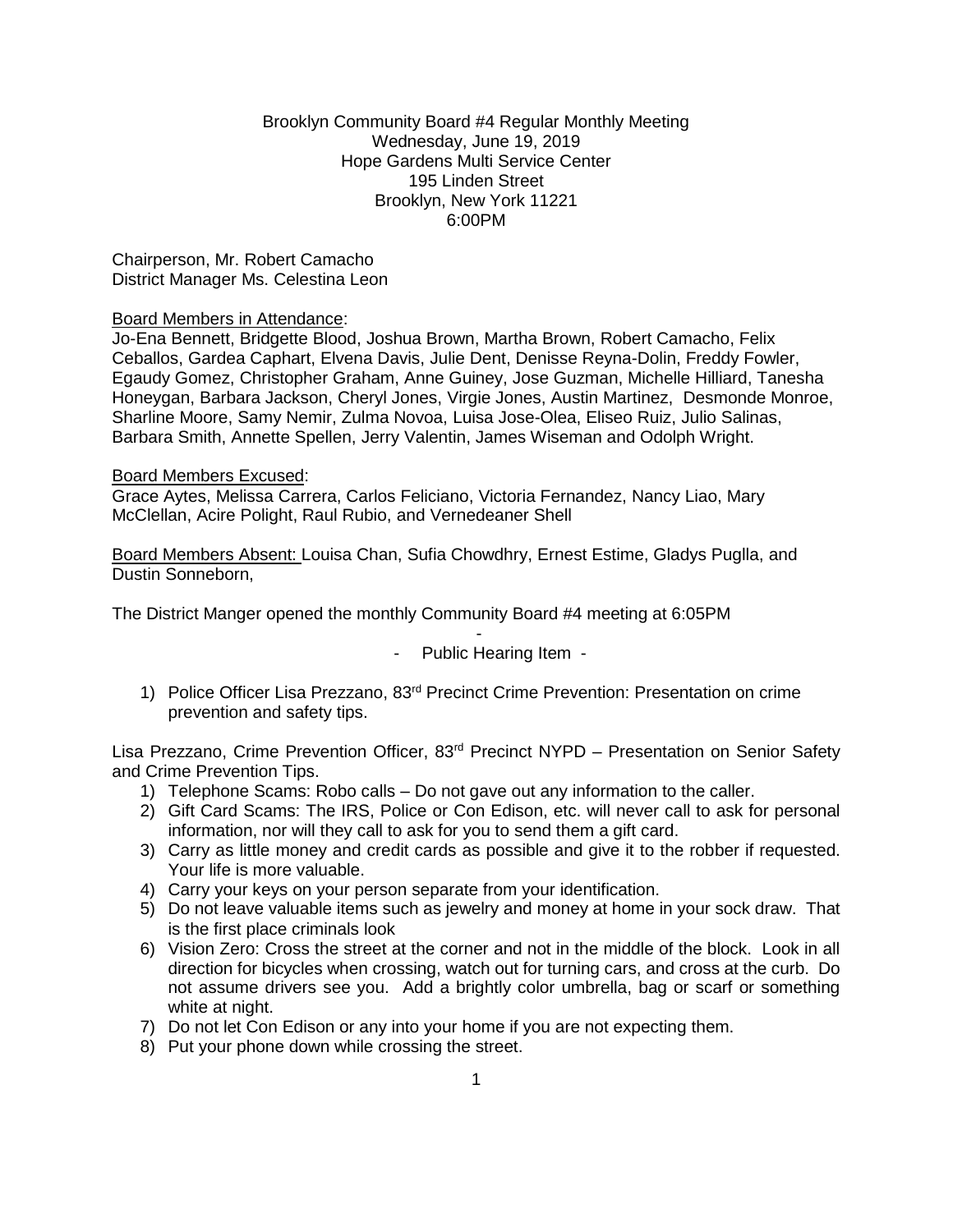- 9) When walking use well-populated and well-lit streets. If you must walk in a desolated areas, do so in groups.
- 10) Make eye contact with the driver of large vehicles. Even waving to them to make yourself seen if needed.
- 11) When taking the bus or subway have your money or metro card available.
- 12) Wait for bus on the sidewalk away from the curb.
- 13) Sit in the center of the car, away from the door, to avoid a purse or chain snatch.
- 14) Cover jewelry; turn stone rings toward the palm side of your hand.
- 15) Stay awake and aware, ride in the conductor's car during off-peak hours.
- 16) If a stranger asks to use the phone, keep the door locked and tell them you will place the call for them. Keep him/her out of your home.
- 17) When driving: Keep valuables secured in the truck, not lying on the seat next to you. Put your purse on the floor of your car.
- 18) Never leave property in your vehicle. Items such as loose change, shopping bags, GPS, cell phones, laptops, tablets and the charging cords are targeted by thieves.
- 19) When using ATM machines, be aware of suspicious people near the entrance, use will-lit and well-populated ATM's. Put you money away and take your card and receipt before exiting, block a bystander's view when viewing your pin number, do not let anyone into a bank vestibule using your card.

Enroll in NYPD anti-theft programs such as VIN Etching, Operation ID and Combat Auto Theft.

2) New York City Housing Authority and the Bushwick Rental Assistance Demonstration (RAD) Development Team: Presenting a general overview of the RAD program and it impact on Bushwick

PACT: Permanent, Affordable, Commitment, Together

The Problem: Lack of Public Housing Funding

The Result: \$32 Billion in Physical Needs

- NYCHA conducts a physical needs assessment (PNA) every 5-6 years
- The PNA identifies the capital expenditure required to bring NYCHA campuses to a state of good repair. The most recent estimate – the 2017 PNA – identified 5- year needs of \$31.8B or \$180,000/unit.
	- $\geq 2006$  PNA = \$6.9B total \$39K/unit
	- $\geq 2011$  PNA = \$16.8B total \$95K/unit
	- $\ge 2017 PNA = $31.8B$  total \$180K/unit
- Capital Repair Needs: Category Breakdown
	- Category 1: Structure/Architectural Includes roofs, faҫades, \$10.69B (33% of total)
	- Category 2: Systems Includes boilers, elevators, \$5.94B (19%)
	- $\triangleright$  Category 3: Apartments Includes kitchens, bathrooms, \$12.58B (8%)
	- $\triangleright$  Category 4: Site/Grounds Includes playgrounds, sidewalks, \$2.58B (8%)

The Solution: PACT to Preserve

Stability of Section 8 Funding / Debt and Equity Financing + Significant Repairs plus Streamlined Property Management & Increased On-Site Social Services + Protected Resident Rights & Permanently Affordable Housing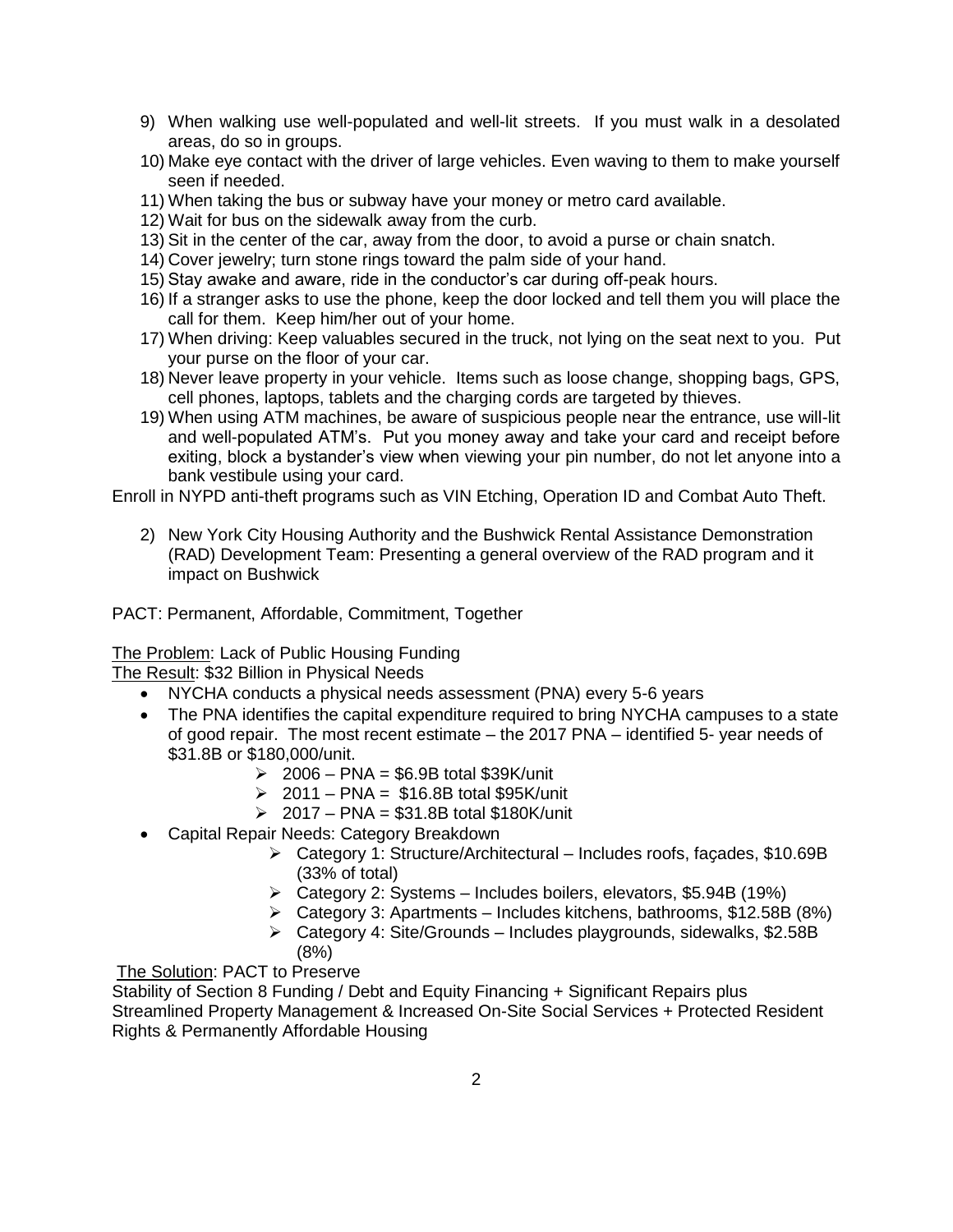PACT to Preserve

- $\circ$  Under PACT, NYCHA seeks to identify resources and opportunities to make major improvements to developments, while preserving long-term affordability and maintaining strong resident rights
- o PACT creates public-private partnerships to repair and manage the developments.
- o PACT includes two portfolios:
- o A) Rental assistance Demonstration (RAD)
- o B) Unfunded Units (LLC ll, PACT City/State Developments)

# What is RAD?

RAD is an innovative HUD tool, created to achieve two goals:

- ❖ Preserve public housing
- ❖ Address capital needs

Under RAD, public housing authorities like NYCHA convert the funding source that supports a development from public housing subsidy (Section 9) to a Section 8 voucher platform Conversion puts the development on more solid financial footing

- ❖ Historically higher funding from Congress
- ❖ Allows PHAs to leverage public and private debt and equity

HUD Fast Facts on RAD

- a) RAD allows public housing authorities to leverage public and private debt and equity in order to invest in the public housing stock
- b) In RAD, units move to a Section 8 platform with a long-term contact that, by law, must be renewed.
- c) Residents continue to pay 30% of their income towards rent and they maintain the same basic rights as they possess in the public housing program.
- d) RAD maintains the public stewardship of the converted property through clear rules on ongoing ownership and use.
- e) RAD is cost-neutral and does not increase HUD's budget.

Setting the Record Straight

PACT-RAD will NOT:

- I. Sell the land
- II. Displace NYCHA Families
- III. Raise NYCHA resident's rent above 30% of household income

PACT-RAD will:

- I. Help secure millions of dollars for major renovations (including for major renovations (including apartment interiors, roofing, mold remediation, and façade upgrades)
- II. Ensure permanent affordability
- III. Maintain residents rights in line with public housing protections

# NYCHA's Continued Role

Enforce rules and term of the ease and other agreements with the development partner Serve as the Section 8 contract administrator

2<sup>nd</sup> Presentation

Improvement Goals & Engagement

- Renovation, Modernization and Upgrading of Palmetto Gardens, Hope Gardens, Bushwick ll, Groups A and C Bushwick ll CDA Group E
- Foster "a Secure Sense of Home and Feeling of Shared Community"
- Renovate all apartment kitchen & bathrooms
- Modernize building's exteriors including windows, entrance, and roofs
- Modernize building's heating, ventilation and plumbing systems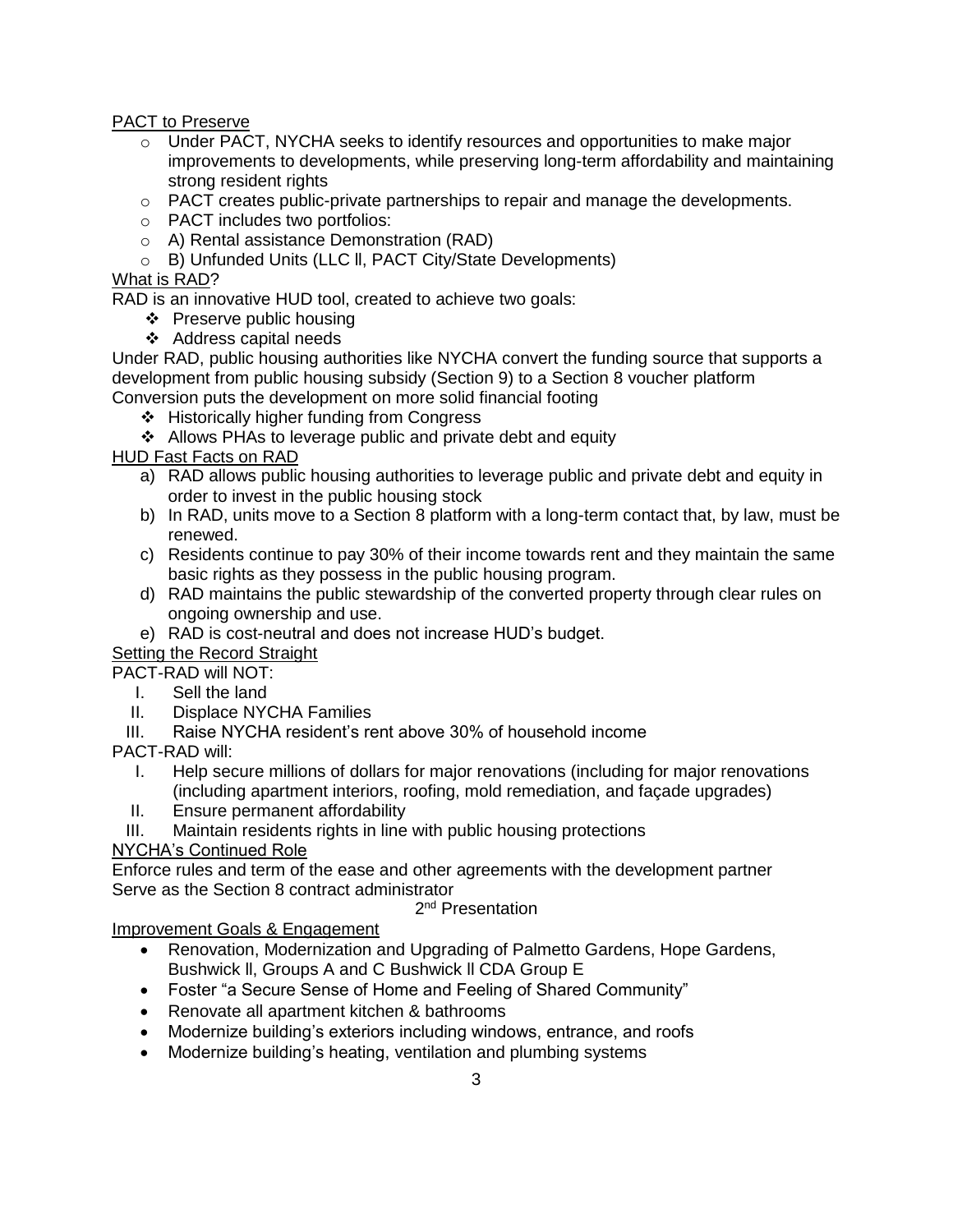- Improve sitework and landscaping
- Strengthen tenant safety through better security, lighting & intercom systems
- Provide community-based resident services and support existing on-site programs
- Minimize displacement through tenant-in-place rehab

# Apartment Interiors: Kitchens

- Replacement in-kin and new Section 504 units
- All kitchens and baths to be modernized
- New vinyl wood plank look floor tile in kitchens
- Replace doors and hardware where needed
- Replace all windows; provide new A/C units in windows

# Apartment Interiors: Bathrooms

- Replacement in-kind and new Section 504 units
- All bathrooms to be modernized
- New Vinyl flooring in baths
- Replace doors and hardware where needed

# Systems Modernization / Unsung Heroes

- Replace boilers / new condensing boilers, install thermostat controls on radiators & replace /repair radiators as required, with WIFI monitoring for quicker response
- Modernize elevators as required
- New electrical sub-panels
- New rooftop fans
- Sewer backflow piping to stop back-up
- Crawl space slab & venting to reduce odors
- Add insulation in crawl spaces, roof and attics
- Improve Quality of Life

# What will happen when the work begins?

Work will be conducted in phases

- 1. Preparation and protection (1 day)
- 2. Removals of old finishes etc. (1-2 days)
	- a) Abatement
	- b) Old Cabinets
- 3) Repairs (pipes, walls, floors, ceilings, etc.) and Preparation (3-4 days)
	- a) In wall repairs to plumbing and electrical
	- b) Bathroom and floor finish preparation
- 4) Installation of new finishes and fixtures (7-10 days)
	- a) Paint
	- b) Doors
	- c) Outlets and switches, grilles etc.
	- d) Shower Enclosure
	- e) Plumbing Fixtures
- 5) Cleanup and reestablishment (1 day)
	- a) Final cleanup
	- b) Punch List and review

Construction Schedule Overview – Timeline

- Group A Fall 2019 Summer 2020
- Group B Winter 2019 Fall 2020
- Group  $C -$  (Central Avenue) Winter 2019 Summer 2021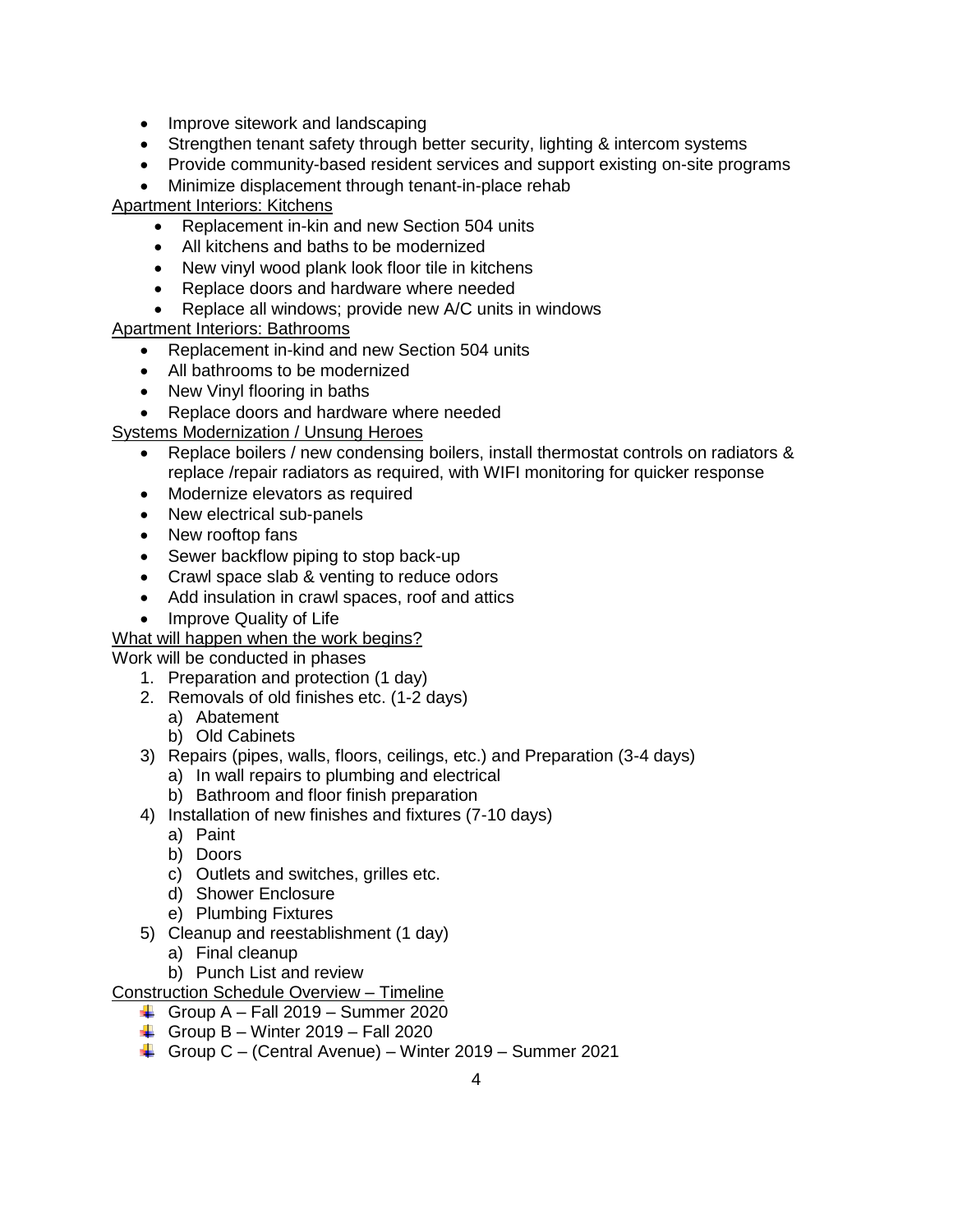- Group D Winter 2020 Fall 2021
- Group  $E -$  Summer 2020 Winter 2021
- $\downarrow$  Hope Gardens Fall 2019 Winter 2020
- $\bigoplus$  Palmetto Gardens Fall 2019 Spring 2020
- SAV Affordable Housing Services & Solutions
	- 1) Notices and Communication
	- 2) An Initial Household Interview prior to the start of work
	- 3) Help to get ready and financial assistance
	- 4) Resources and Availability Furnished hospitality suites with a kitchen, refrigerator, microwave, bathroom (s), television, dining table and sitting area.

The Acacia Network will be providing social services to the residents of Hope Gardens Community. The social Service program model will be focused on ensuring the tenants have access to the support services they need to maintain and improve their quality of life.

### **About Pinnacle City Living:**

Pinnacle manages multifamily properties nationwide. Established in 1980, they say that they are one of the largest multifamily management companies in the United States with a portfolio of over 165,000 units, 30,000 of which are affordable units, and 4,100 team members!

Mr. Camacho stated that the community board has requested a meeting with the Bushwick Rental Assistance Demonstration (RAD) development team several times with no success. The community board would like to make sure that the tenants are safe during the program. Hope Garden is our family and what effects them affects us too.

When someone calls the community board because they are not being treated right, we need to have someone that we can talk to.

So we would like for you to come back to answer questions and to address some of the concerns that we have.

Motion by the chairperson was made to have NYCHA and RAD to come back to the full board in the near future. The first Vice Chair Mr. Joshua Brown second. All board members present were in favor. Motion passed.

The District Manager, Ms. Leon closed the public hearing item portion of the meeting and thanked everyone for being present.

The District Manager, Ms. Celestina Leon called the first roll call:

**First Roll Call:** - 33 members present this does constitute a quorum.

The acceptance of the agenda was made by Ms. Elvena Davis and second by Ms. Anne Guiney. All board members present were in favor. Motion moved.

The acceptance of last month's minutes was made by Ms. Annette Spellen and second by Mr. Joshua Brown. All members present were in favor. Motion moved.

#### **Chairperson's Report:**

The chairperson let the board members know that he is aware of their concerns regarding the May 2019 election of officers and that he is working on solving the problem.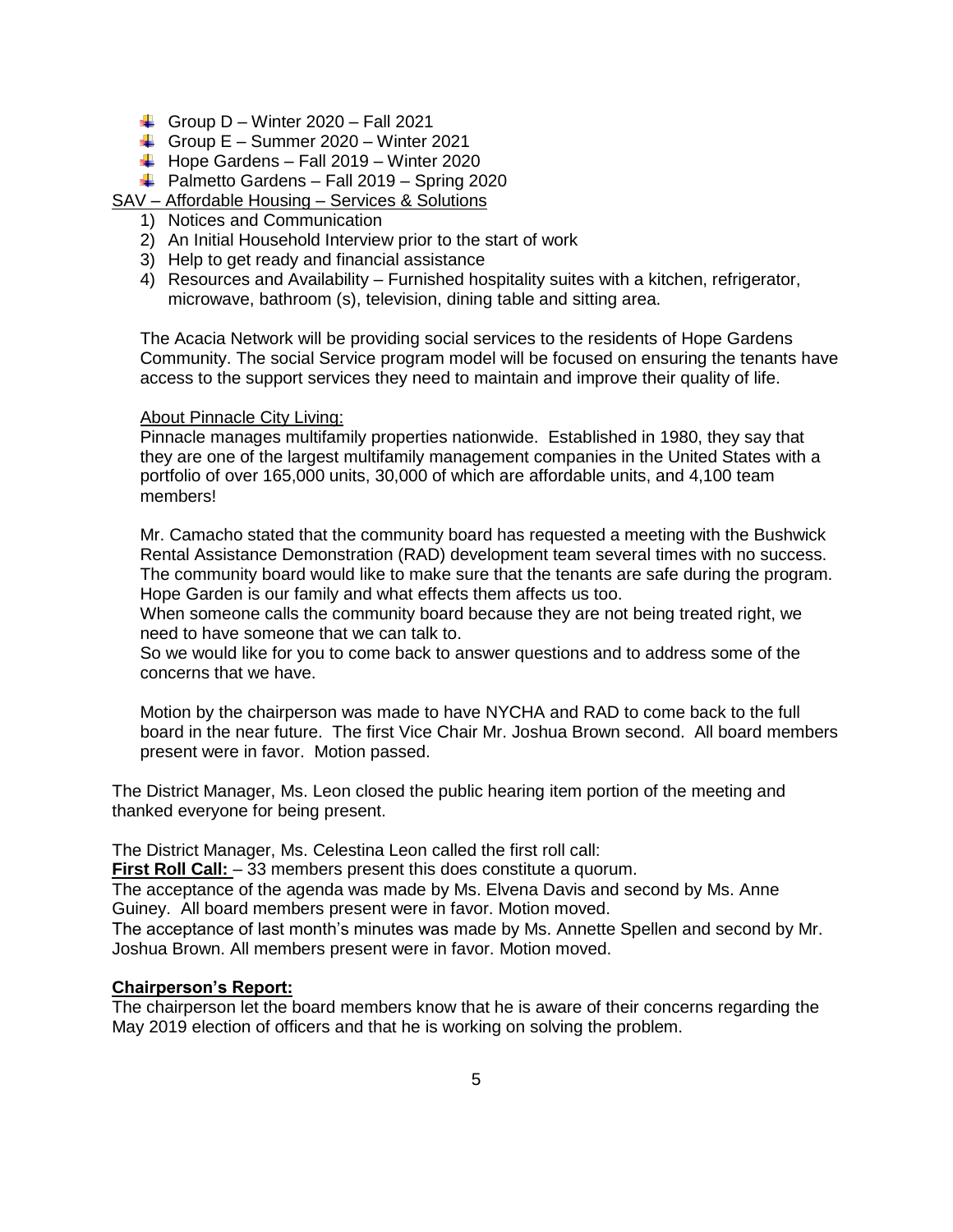Mr. Camacho list some of the meetings that he attended since that last Community Board meeting….

May 16

- May 19 A Saturday he went to a job fair held by Maritza Davila
- May 21 Bushwick Collective
- May 23 Broadway Weekend Walk meeting
- May 24 Friday: He had a staff meeting with Willie and Sharon.
- May 30 Hand out flyers for Shape-Up Bushwick
- June 4 Attended Public Safety Meeting
- June 5 Executive Board Meeting
- June 9 1<sup>st</sup> Puerto Rican Day Parade
- June 12 District Service Cabinet Meeting & EDC Meeting
- June 18 83rd Precinct Council Meeting
- June 19 Clergy Council Meeting & CB4 Meeting

The Elected Officials and / or their representatives that was present at the meeting.

- 1) Karen Cherry, Representing 54<sup>th</sup> Assembly District, Assembly Member Erik Martin Dilan, 366 Cornelia Street, Brooklyn, NY 11237, 718-386-4576
- 2) Paula Mendez, Representing 53rd Assembly District, Assemblywoman Maritza Davila, 249 Wilson Avenue, Brooklyn, NY 11237, 718-443-1205
- 3) Jonathan Pomboza, Representing District Attorney Eric Gonzalez, 350 Jay Street, Brooklyn, NY 11201, 718-250-2340
- 4) Marcus Harris, Brooklyn Borough President Eric Adams, 209 Joralemon Street, Brooklyn, NY 718-802-3700
- 5) Lorenzo Brea, representing Councilmember Rafael Espinal, 37<sup>th</sup> Council District, 1945 Broadway, Brooklyn, NY 11207, 718-642-8664
- 6) Boris Santos, Representing Senator Julia Salazar, 18th Senatorial District, 1068 Broadway, Brooklyn, NY 11221
- 7) Darryl White, Representing Letitia James, 67<sup>th</sup> Attorney General of NY, 55 Hampton Place, 718-560-2040.

Federal, State or City Agencies

- 1) Sergeant Anna Serrano, 83<sup>rd</sup> Precinct N.C.O. (Neighborhood Coordination Officer), 480 Knickerbocker Avenue, Brooklyn, NY 11237
- 2) PO Gomez, 83rd Precinct, 480 Knickerbocker Avenue, 718-574-1697
- 3) Commanding Officer DI Dan Dooley,, 83<sup>rd</sup> Precinct, 480 Knickerbocker Avenue, Brooklyn, NY 11237
- 4) Caesar Rodriquez, CUFFH, 7 Marcus Garvey (headquarters) & 1288 Hancock Street, 347-583- 0476

# **83rd Precinct**

Captain Sperraza: In just found out today that he is being transferred to the 88<sup>th</sup> Precinct. This was his  $6<sup>th</sup>$  command in 14<sup>th</sup> years and he stated that Bushwick is the best that he has seen so far. He enjoyed how everyone love each other and interact together well.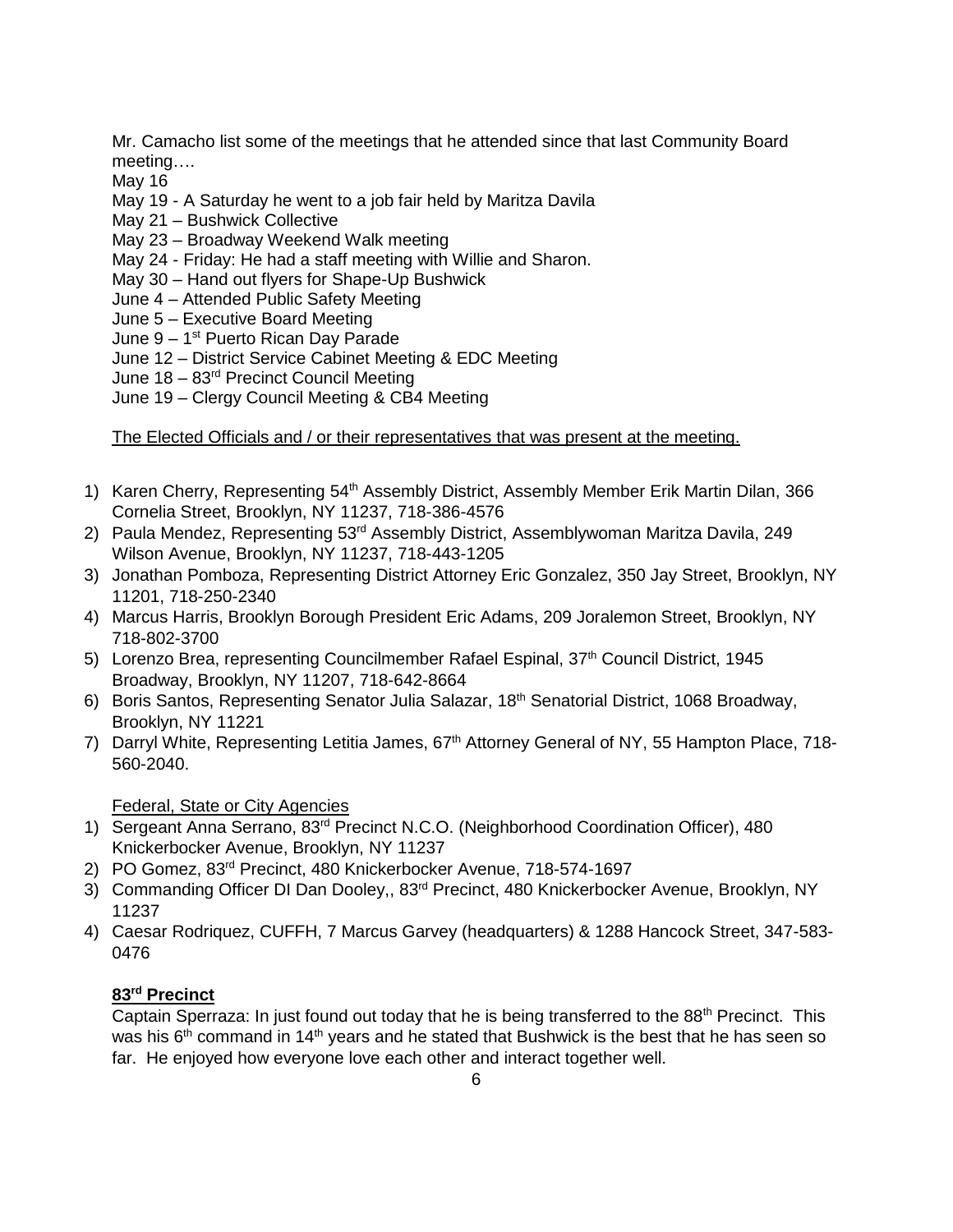He will not be too far. Bushwick is getting a good guy. Keep up the good work!!

## **District Manager's Report**:

The District Manager, Ms. Celestina Leon thanked all in attendance.

"June is certainly a time full of pride and celebration. I would like to congratulate all children and parents on completing another school year and acknowledge the countless graduations taking place throughout the month. Today is also the historical celebration of Juneteenth, which is the oldest known celebration commemorating the ending of slavery in the United States.

Regardless of what you're celebrating in June, we wish everyone a safe and happy time.

Additionally, this is a reminder that June is the end of the board's meeting year. Our monthly board and committee meetings will resume in September 2019. I would like to take a moment to share an overview of how Community Board 4 used the \$42,500 budget increase for fiscal year 2019. The board's office allocated funds to primarily improve communications, technology, and events."

\$42,500 – Allocated Funds for FY'19

- Communication Newly designed newsletter, new phone system
- Technology CRM (Customer Relationship Management) the creation of a muchneeded CRM software, internet upgrade, new computers, and presentation/meeting equipment

Events – The board held almost 10 events this year. Additional support for larger scale community events

Ms. Leon list some of meetings that she attended. (For the complete listing of her report please contact the CB)

Saturday, May 18, 2019 - Career/Job Fair hosted by Assemblywoman Maritza Davila at RiseBoro Youth Center (1474 Gates Avenue) – congratulations to the Assemblywoman and her team on a well-organized and attended event. Various employers were onsite to provide information about available employment opportunities.

Sanitation Press Conference with City Council Speaker Corey Johnson and Council Member Antonio Reynoso at Maria Hernandez Park (Starr Street and Irving Avenue entrance) – Mr. Camacho and I joined Speaker Johnson and Council Member Reynoso to call on Mayor de Blasio to restore \$4.2 million in funding for extra litter basket collection in the Fiscal Year 2020 Budget. We greatly appreciate the Speaker and Council Member Reynoso's advocacy and decision to host the conference in the district.

Thursday, June 6, 2019 - 14<sup>th</sup> Annual Parade and Shape-Up Bushwick VII – what a success! It was a beautiful day in Irving Square Park. A special shout out to our Civic and Religious Committee Chairperson, Elvena Davis, and Health—Committee Chairperson, Ms. McClellan for their efforts. A special thank you to all our sponsors and to Deputy Inspector Dooley and the 83rd Precinct for providing additional support. This event is a true community endeavor.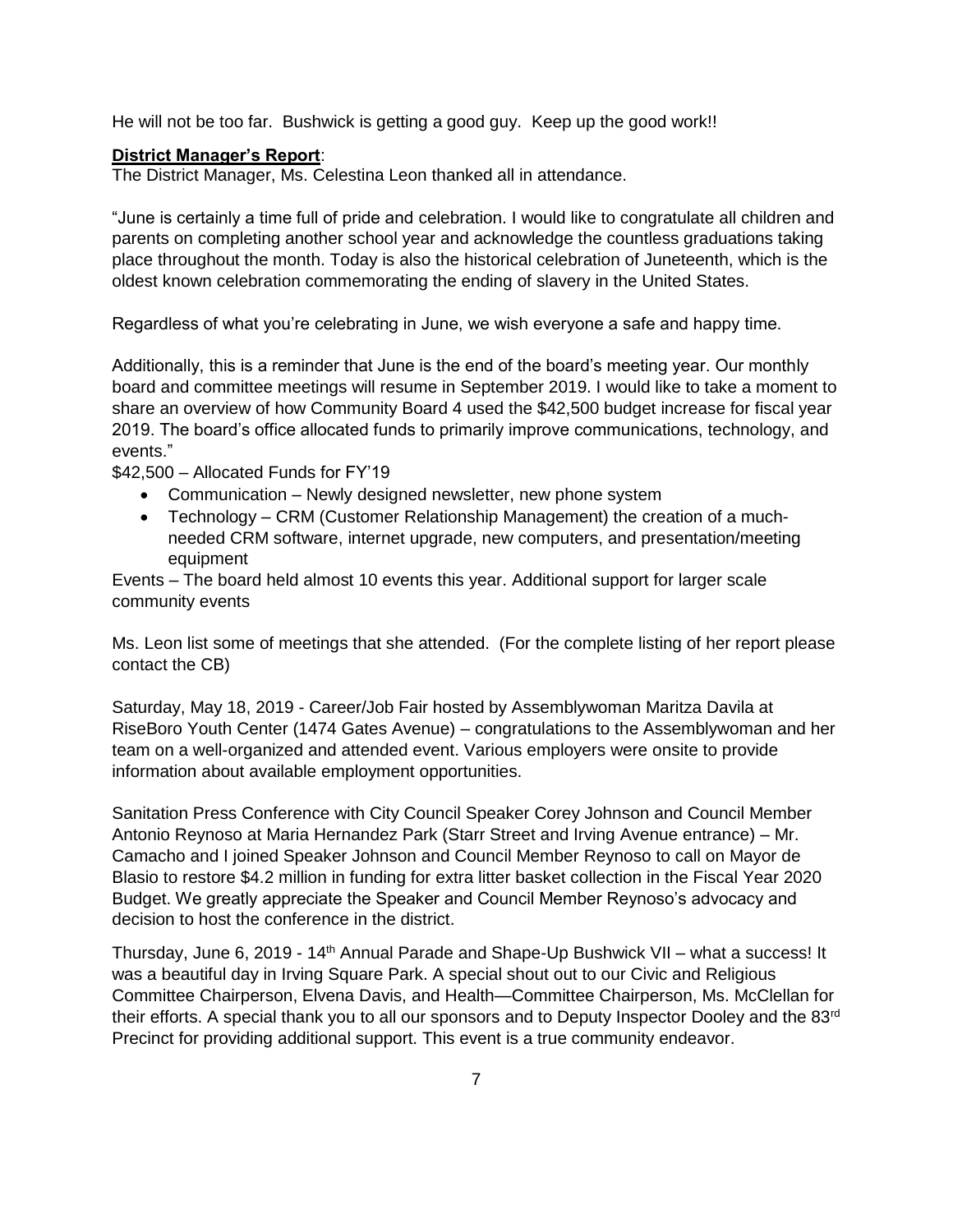Monday, June 17, 2019 - Bushwick Scope Prep Meeting at the Hope Gardens Senior Citizen Multi-Center – community leaders gathered to hear from the Land Use Division in the NYC Council about the upcoming scoping meeting on Thursday, June  $27<sup>th</sup>$  at 4pm in Bushwick Campus High School (400 Irving Avenue).

The District Manager introduced the new board members: Brigette Blood, Tanesha Honeygan, and Samy Nemir Olivares

The District Manager handed out Certificates of Recognition for Perfect Attendance for the 2018-2019 service year. The certificates were provided by the Brooklyn Borough President's office. These certificates went to board members that attended all their assigned monthly meetings for the year.

Melissa Carrera, James Wiseman, Joshua Brown and Mary McClellan

(Regarding Ms. Mary McClellan, she is sick today and could not make it to the meeting.)

Chairperson Camacho: I do not want to hear any excuses! If she can make it here then all of you could make it here, because she is up there and she comes here.

# **Committee Reports:**

The following committee reports were tabled:

- Public Safety
- Economic Development
- District Office

Ms Barbara Smith made a motion to table the committee reports. The motion was second by Mr. Joshua Brown. All members present were in favor.

# **Recommendations**:

District Manager: The PSC had one recommendation. 1264 Myrtle Avenue – Risky Dice, Inc.

- $\circ$  Restaurant just a few doors away from the M train Central Avenue station
- o Restaurant open all 7 days of the week from 8 AM to 2AM, but on Friday and Saturday the hours are from 8 AM to 4 AM in order to cater to the residents around this location walking to and from the train station.
- $\circ$  Restaurant willing to comply with the no sale of alcohol after 12 AM on Sundays
- $\circ$  After reviewing the application there are still certain questions that need to be addressed by the applicants, once they get their attorney to modify the application and bring it back to the Community Board the recommendation can go forward.

One concern is the 30 day advance notice. They want live music – various kinds. The CB said please update. An update was received today stating that the music will be a Jazz trio and a vocalist.

The PSC recommends to approve with the usual stipulations and to update the 30 day notice.

Chairperson Mr. Camacho: You cannot make a recommendation if the committee reports were tabled. You must say this is informational.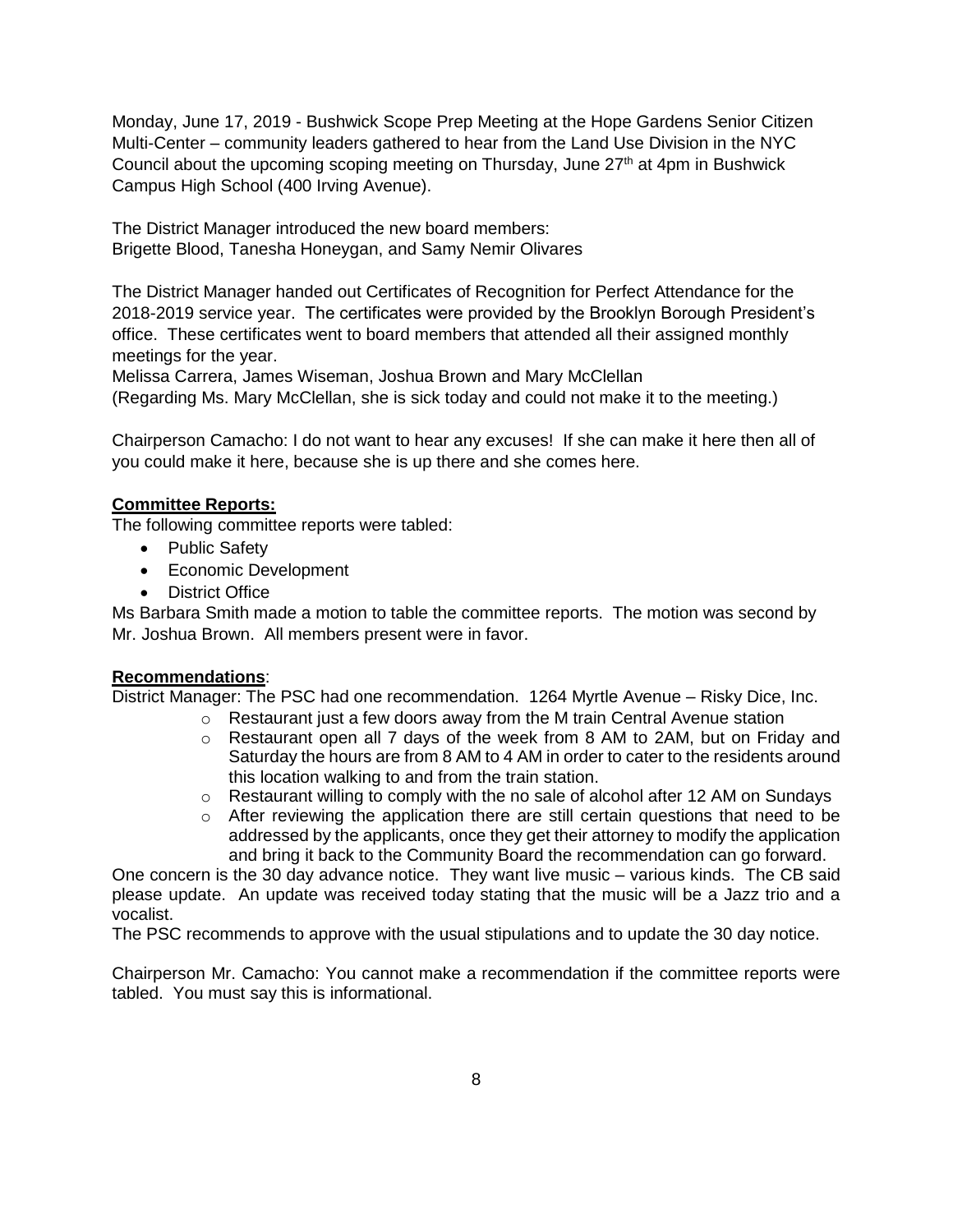District Manager Ms. Leon: I can say informational but I must caution that without these recommendations the SLA will not get any information about any of the applicants that were on the agenda.

Mr. James Wiseman: You must go back to the committee reports. Go back to Public Safety and renew the recommendation. Recommend that Public Safety be brought back to the table. Second that. Give our recommendation for Public Safety and then vote on that.

Mr. James Wiseman recommend that the board bring back the PSC report only with the purpose of disclosing a recommendation for the meeting so that we can take a vote for the SLA recommendation.

Ms. Martha Brown second the motion. All board members present were in favor. Motion moved.

District Manager Ms. Leon asked: Is there a motion from the board to accept the PSC recommendation? Ms. Julie Dent motion to accept the recommendation and it was second by Ms. Elvena Davis. All members present were in favor. Motion moved.

### **Old Business:** None

### **New Business***:*

Mr. Robert Camacho: Board Members are reappointed by the Borough President's Office and these board members have not been re-appointed. These board members have not been reappointed to the board due to their attendance.

Cirilo Nunez, John Scheafer and L A Blacksmith

Mr. Marcus Harris, representing the Borough President's Office explained:

The Borough President's office reviews the application. There are only 10 monthly Community Board meetings a year, when you miss 6 of them there is no reason why you are here because you are not providing any kind of assistance to the community board. Every single board member was looked at when reappointment time came up again.

It is not just one meeting per month, there are committee meetings that you have signed up to attend.

You take a lot of time working on this community and it is very important that everyone takes this seriously. A quorum must be met at every meeting. Attendance is a factor. Excused or absent you are not here. It is very important that even if it is an excused absence you still need to be here, so that there is a quorum and votes can be made.

Ms. Leon: The By-Laws says removal from the board: A total of three unexcused absences during the year from regular monthly meetings or three assigned committee meetings shall constitute sufficient cause to recommend removal from the board.

Mr. Joshua Brown, 1<sup>st</sup> Vice Chair: Had the privileged/honor of going to the Borough Hall as a representative of the Community Board 4. I am here to support a motion that was made to support a baseline increase in the community board budget. We send a letter to the mayor advocating on our behalf. This will increase the efficiency of our office. Mr. Joshua Brown motioned to send a letter of to support a baseline increase to our CB budget. The motion was second by Ms. Julie Dent. All members present were in favor. Motion moved.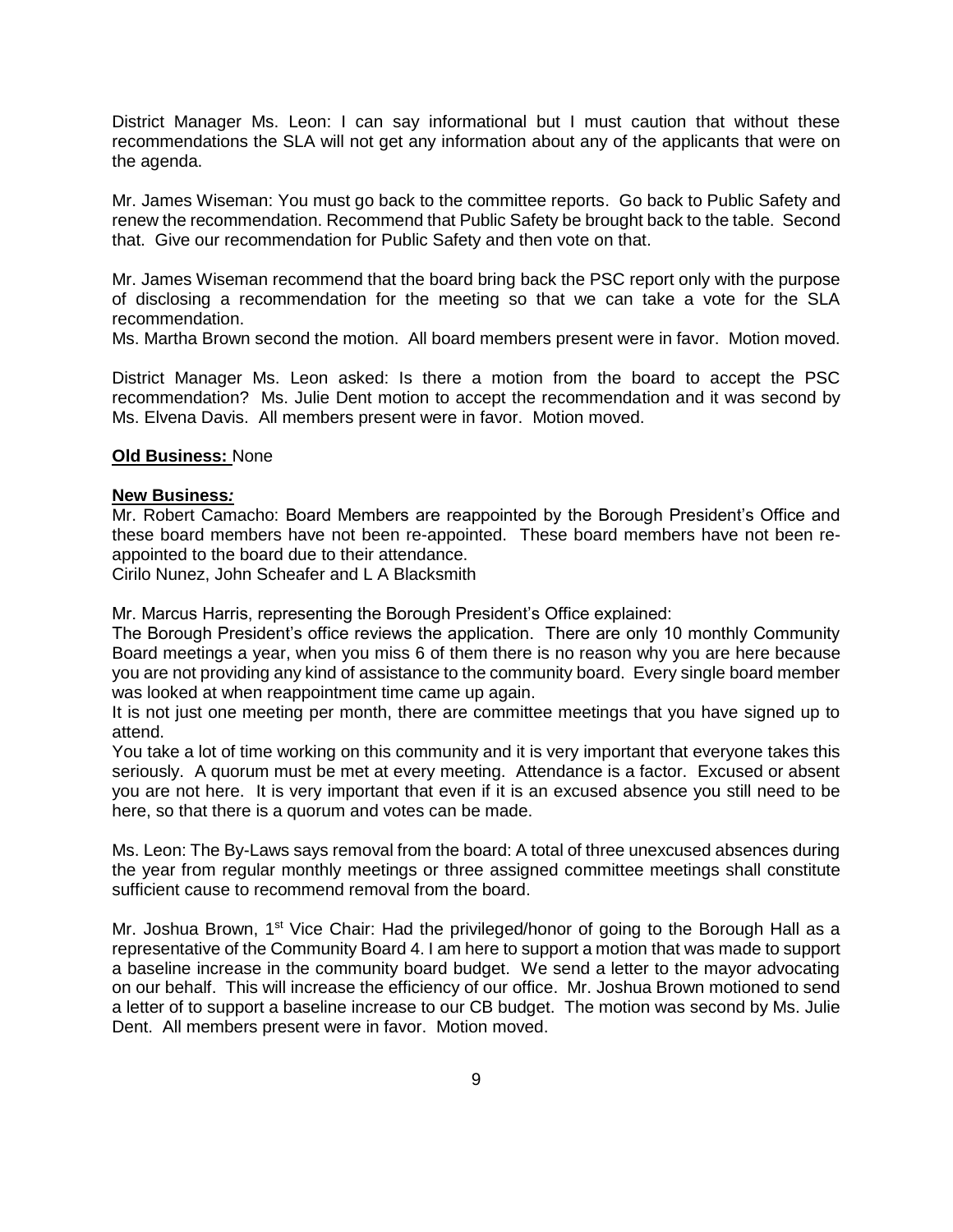## **Announcements:**

Barbara Smith: "National Night Out Against Crime" – 83<sup>rd</sup> Precinct Council Honoring 1st Vice Chair Community Board Member Joshua Brown. Tuesday, August 6, 2019. Come join the 83rd Precinct and your neighbors to help build a stronger and safer community. Location: Maria Hernandez Park (Knickerbocker Avenue and Suydam Street) Free BBQ, Games, Giveaways, Cellphone & Bicycle registration.

For more information contact the 83<sup>rd</sup> Precinct Community Affairs Officers at 718-574-1697. Mr. Kurt Barnes Jr.: Cooper Street Community Association Inc. Invite you to their 20<sup>th</sup> Anniversary "Back to School Block Health Fair Festival" Saturday, August 17, 2019 from 12pm to 7pm. Location: Cooper Street between Evergreen and Central Avenues. Vendor space is still available. Volunteers are needed.

Apply Online! Join the 2020 Census Team! [www.2020census.gov/jobs](http://www.2020census.gov/jobs) ; 1-855-562-2020 Federal Relay Service: 800-877-8339 TTY / ASCII [\(www.gsa.gov/fedrelay\)](http://www.gsa.gov/fedrelay)

The Federal Relay Service provides telecommunications services to allow individuals who are deaf, hard of hearing, and /or have speech disabilities to conduct official business with and within the federal government. The U.S. Census Bureau is an Equal Opportunity Employer. Excellent Pay, Flexible Hours, Paid Training and Temporary Positions

# NYC CENSUS 2020

Join the fight to get every New Yorker counted!

The Office of the Census for New York City, led by Director Julie Menin, is focus on ensuring a fair and accurate population count of New York City through the federal 2020 Census survey. What is at Stake?

- $\triangleright$  Over \$800 billion for federally funded programs your public schools and housing, senior center, Medicaid, SNAP, WIC, roads and bridges, and more are at risk!
- $\triangleright$  Up to two Congressional seats, affecting the balance of the Electoral College. How you can help?
- - $\triangleright$  Spread the word about the importance of responding to the census in Spring 2020
	- Recommending New Yorkers for federal Census jobs [\(www.2020census.gov/jobs](http://www.2020census.gov/jobs) for Census taker jobs & [www.usajobs.gov](http://www.usajobs.gov/) for jobs in local area offices)

Let's make sue NYC doesn't lose out on its fair share!

[www.nyc.gov/census2020](http://www.nyc.gov/census2020) Email questions to [info@census.nyc.gov](mailto:info@census.nyc.gov) 

Bushwick Brooklyn Public Library - Introduction to Podcasts: Wednesday, June 26<sup>th</sup>, 2019 at 6:30pm, Bushwick Library, Auditorium, 340 Bushwick Avenue, Brooklyn, NY 11206, [www.bklynlibrary.org](http://www.bklynlibrary.org/) 

Podcasts are the fastest growing way that people across the country are getting their news, information, and stories. Like radio shows that you can download from the internet, Podcasts provide easy access to free programs about sports, current events, comedy and more.

Brooklyn Public Library has partnered with Bushwick Podcast – a local podcast series that shares stories about the Bushwick community - to offer a complete introduction to podcasts. By joining this program you will learn:

- What podcasts are
- What types of podcasts are available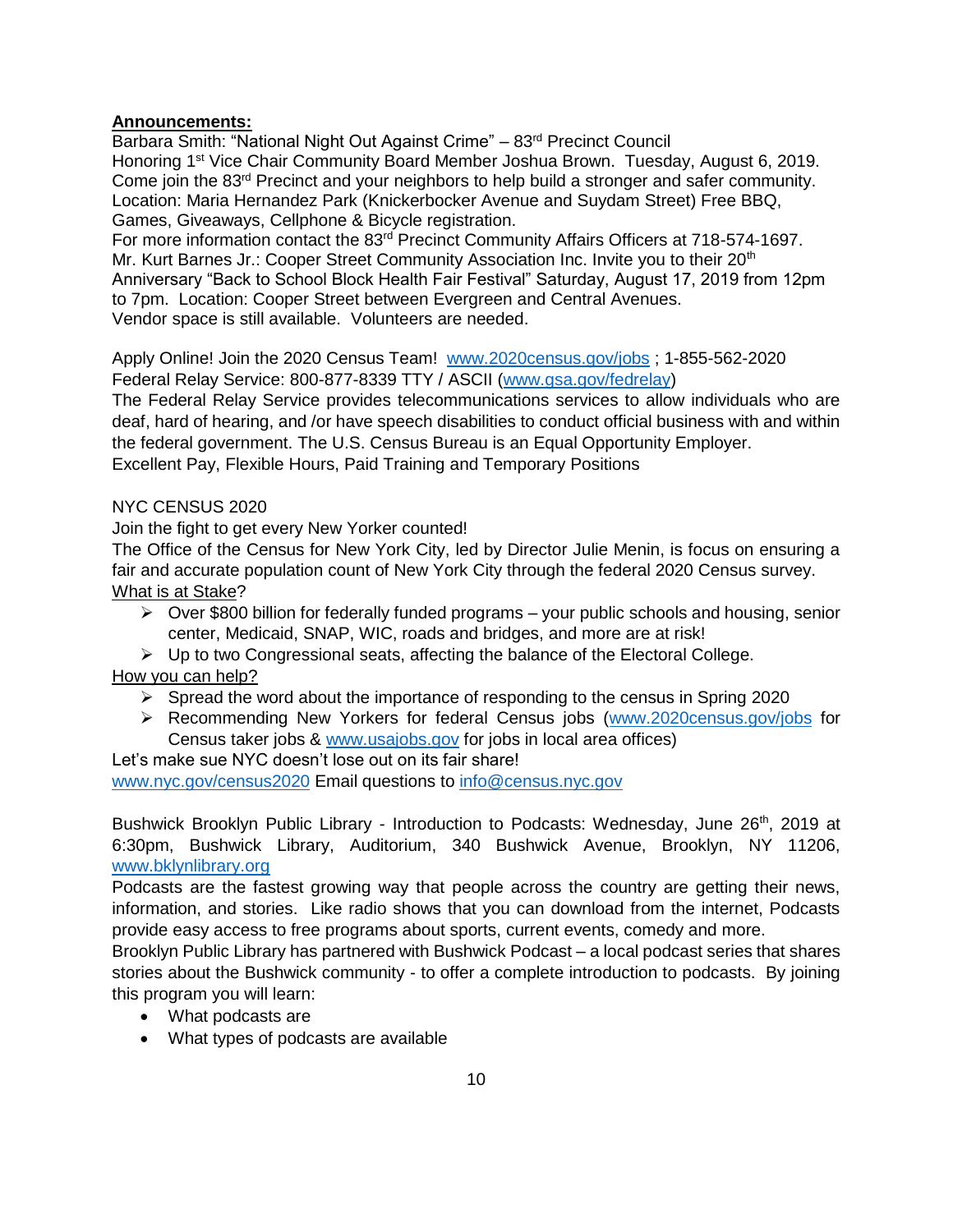- Where to find podcasts for your interest
- How to listen to podcasts on your smartphone, tablet or computer

The program is open to anyone interested in learning more about podcasts! All you need to start the program is a smartphone, a tablet or a computer. Please feel free to bring your device with you. No prior experience is necessary.

SAVE A LIFE. Carry Naloxone. About 3 New Yorkers die from drug overdose everyday…YOU can save a life with Nalaxone. Take a course. Save a life. Strengthen your community. NYC Department of Health and Mental Hygiene. Brooklyn Neighborhood Health Action Center. Contact: Z Novoa, DOHMH, [ZNovoa@health.nyc.gov,](mailto:ZNovoa@health.nyc.gov) 718-637-5221 For more information, visit [www.nyc.gov/health/naloxone](http://www.nyc.gov/health/naloxone) 

The Honorable Rafael L. Espinal Jr., NYC Council Member District 37: June 26, 2019, 10:30am to 6:30pm

In collaboration with Public Utility Law Project – A free service

Council Member Rafael L. Espinal Jr. invite you to participate in a utility clinic focused on assisting you with utility problems related to:

- Your gas and electricity provider & ESCOs
- Telephone
- Water
- Cable
- Internet
- ESCOs
- If you are on the verge of having your utility services shut off
- If you are late in paying your monthly utility bills and the company is demanding full payment
- If you are 65 years of age and older
- It you are disabled
- If you have been denied service
- If your account has been transferred to another company without your consent
- If you suspect that you are paying another tenant's or landlords bill

Please bring shutoff notices, letters from the company, and utility bills to the clinic so that they could better assist you.

Senator Julia Salazar: Save the Date! June 29, 2019

Are you passionate about the future of NYC Public Schools? Join your fellow parents, teachers, educational professional and advocates:  $1<sup>st</sup>$  meeting of the North Brooklyn Education Roundtable hosted by NY State Senator Julia Salazar. RSVP:<http://bit.ly/BKEduRoundtable> Location: NY Public Library / DeKalb, 12pm to 2pm, 790 Bushwick Avenue, Brooklyn, NY 11211

North Brooklyn is facing a housing crisis of vast proportions. With market rates skyrocketing and our neighborhoods losing rent-stabilized units every year, thousands of people–including residents who have lived here for decades–are being displaced from their homes. Tenant harassment and racial discrimination in housing are rampant. Bushwick is faced with the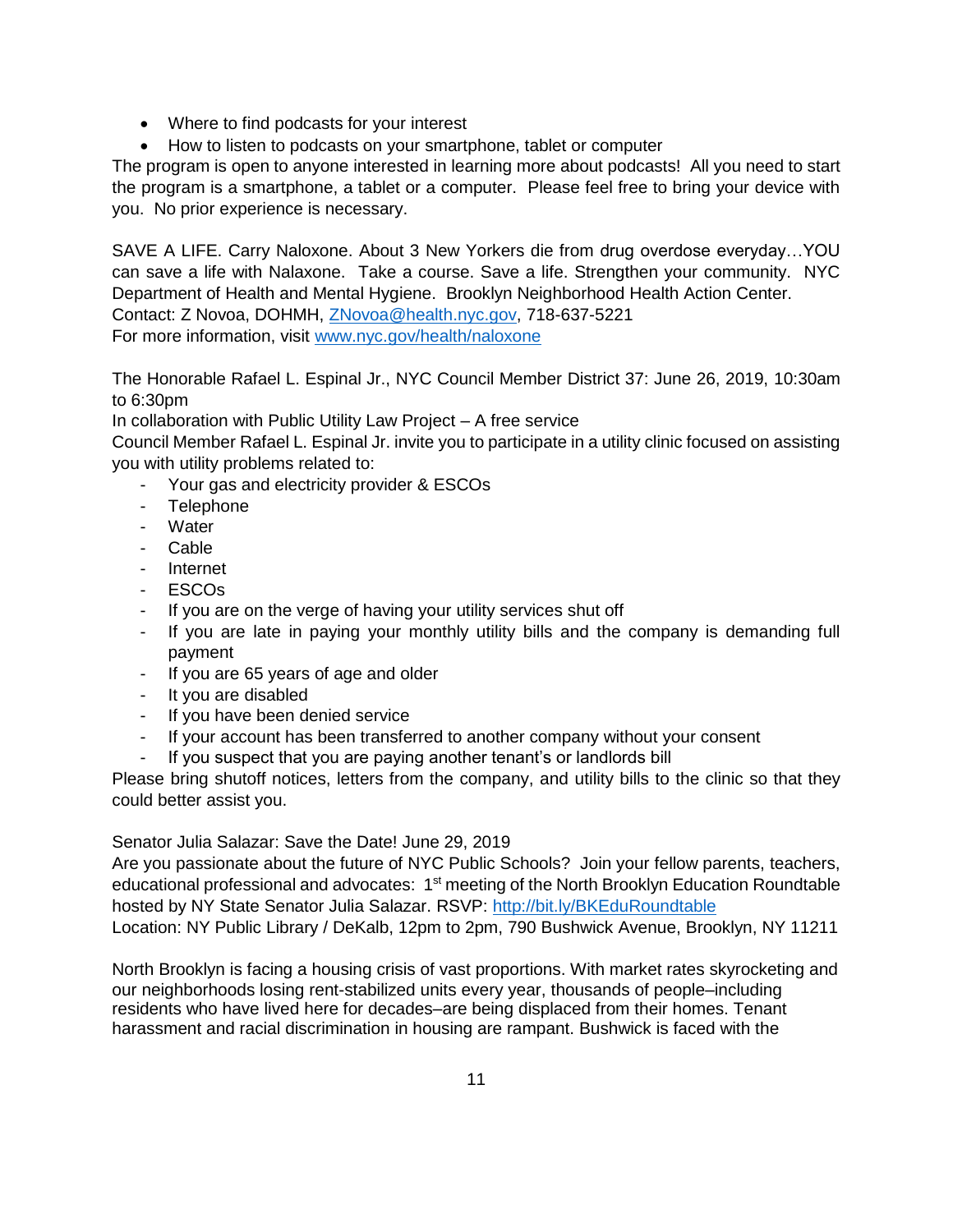prospect of a massive up zoning that would destroy jobs, cause evictions and transform our community. With our rent laws expiring in 2019, New York is at a crossroads.

That's why Senator Salazar has placed affordable housing at the center of her campaign. She will fight to:

- End the vacancy decontrol that incentivizes tenant harassment and eviction,
- End preferential rents and sharply limit MCI-induced rent increases, both of which abet gentrification
- Secure state financing for truly and deeply affordable housing–housing that's affordable to the working-class residents of North Brooklyn, not just the rich.
- Fight the up-zonings which hold our communities hostage to the forces of gentrification
- Expand the rent stabilization system to cover all New York apartments, so that no tenant is faced with the prospect of suddenly being evicted from their homes

Join Senator Julia Salazar, Assemblywoman Davila and other Elected Officials on June 24, 2019, 6pm, 211 Ainslie Street, Brooklyn, NY 11211

For more information and to RSVP please contact Alvin Pena at **Pena@NYSenate.gov**.

Mil Mundos: Librería – Bookstore

Bilingual Reading Room & Community Space – Tienda de Libros Bilingüe y Espacio de la Comunidad

\$1 Cafecito – Pasteles De Guayaba. 308 Irving Avenue. Open March 2019

NYPD 83d Precinct Bushwick: Build the Block

Neighborhood Policing and Safety Meeting

The NYPD officers serving the Bushwick Community invite you to a discussion of the public safety problems in our neighborhood.

Thursday, August 8, 2019, 6:30pm at the Maria Hernandez Park. The goal is to identify policing and public safety needs in the community.

NCO's: Police Officer Ana Mora and Police Officer Alexander Mignone

For further information please contact: Sergeant Serrano at 917-484-0698

Buena Vida – Continuing Care and Rehabilitation Center Presents "Be In the Know" Health and Wellness Fair. June 27, 2019, 2pm to 6pm, 48 Cedar Street, Brooklyn NY 11221 Questions? 347-831-0998 / [DCohen@BuenaVidaCenter.org](mailto:DCohen@BuenaVidaCenter.org)

Mr. Darryl White, Representing Letitia James the 67<sup>th</sup> Attorney General of NY: Presented a Citation from the Attorney General to former Community Board Chairperson Ms. Julie Dent in honor of appreciation for her service to the Community Board.

Mr. Marcus Harris Representing Brooklyn Borough President Eric Adams presented a Citation to former Community Board Chairperson Ms. Julie Dent for all her years of service and dedication to the Bushwick Community.

Mr. Harris read the citation.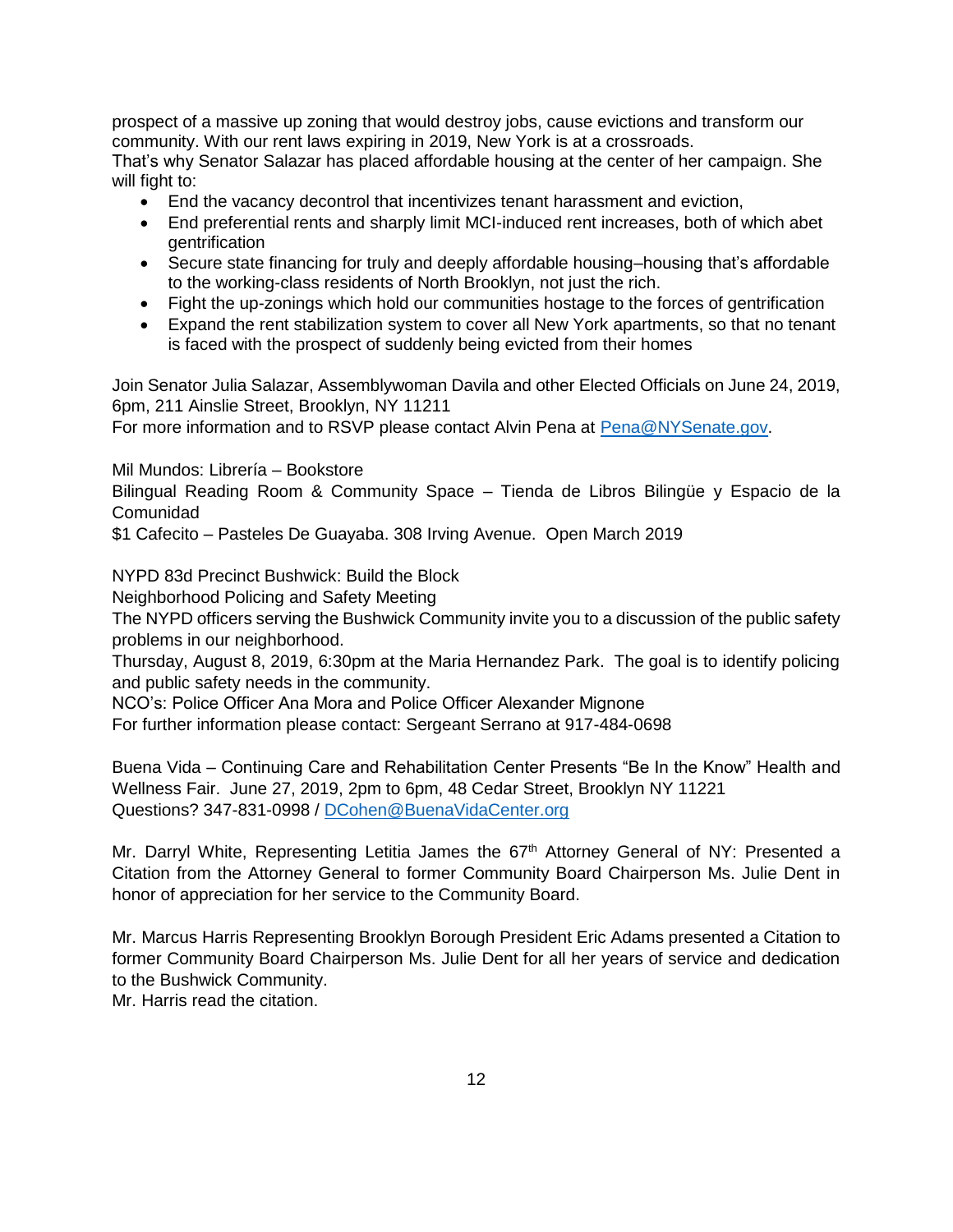Mr. Marcus Harris – Brooklyn Borough President Eric L. Adams: WINGATE Concert Series, Brooklyn 2019. SAVE THE DATE! July 9, 10, 16, 17 & 18.

FREE Mortgage Assistance Event: ONE DAY ONLY!

Thursday, July 11th, 2pm to 8pm. Brooklyn Borough Hall, 209 Joralemon Street, Brooklyn, NY 11201

Meet with your mortgage servicer face to face and learn about:

- Loan modifications
- Forbearance
- Short sales and deeds-in-lieu
- Other mortgage solutions
- Learn about the Property Tax and Interest Deferral (PT AID) Program, a NYC initiative to assist with property tax payments.
- Enroll in the Community Energy Engagement Program, a sustainable energy program for NYC residents
- Plus, FREE comprehensive counseling from local, HUD-approved housing counseling agencies

What to bring: Photo  $ID - 2$  most recent pay stubs  $- 2$  most recent bank statements - Mortgage statements – 2 years tax returns & W-2s – Property tax and home insurance info – Most recent profit / loss statement if self-employed – hardship letter – documentation of all income. [www.hopenow.com](http://www.hopenow.com/)

'A Summer Movie under the Stars' – Wednesday, July  $17<sup>th</sup>$ : Brave

Wednesday, July 24<sup>th</sup>: Love and Basketball

Wednesday, July 31<sup>st</sup>: Babe: Pig in the City

Long Meadow North at Prospect Park, 7pm. Bring your own blanket and picnic basket.

District Manager to Ms. Julie Dent from the Community Board:

To Ms. Julie Dent for years of service and dedication as the chairperson of Community Board 4. We are truly going to be different without you but we are stronger because of you and you will be truly, truly missed. We appreciate you.

Ms. Leon read the citation for Ms. Dent from the District Attorney's Office: (In part):

Julie Dent, born and raised in the Borough of Brooklyn New York. She is the proud mother of a New York City Police Officer- Christopher Dent. Julie's father passed away when she was very young. He was a loving strong, but gentle man who loved his wife and children. Julie enjoyed growing up with her sisters and brothers, they were her best friends. Julie received a Master's of Science in Education from CUNY- City College of New York, she graduated with honors. Her Bachelors of Science in Early Childhood and Elementary Education was received from Empire State College at SUNY. Her Associates Degree was received from the Borough of Manhattan-Community College in Early Childhood Education.

At the Horace E. Greene Day Care center, Julie worked as an Early Childhood teacher for ten (10) years. Thereafter she served as Administrative Director for seven (7) years. In 1997 Julie